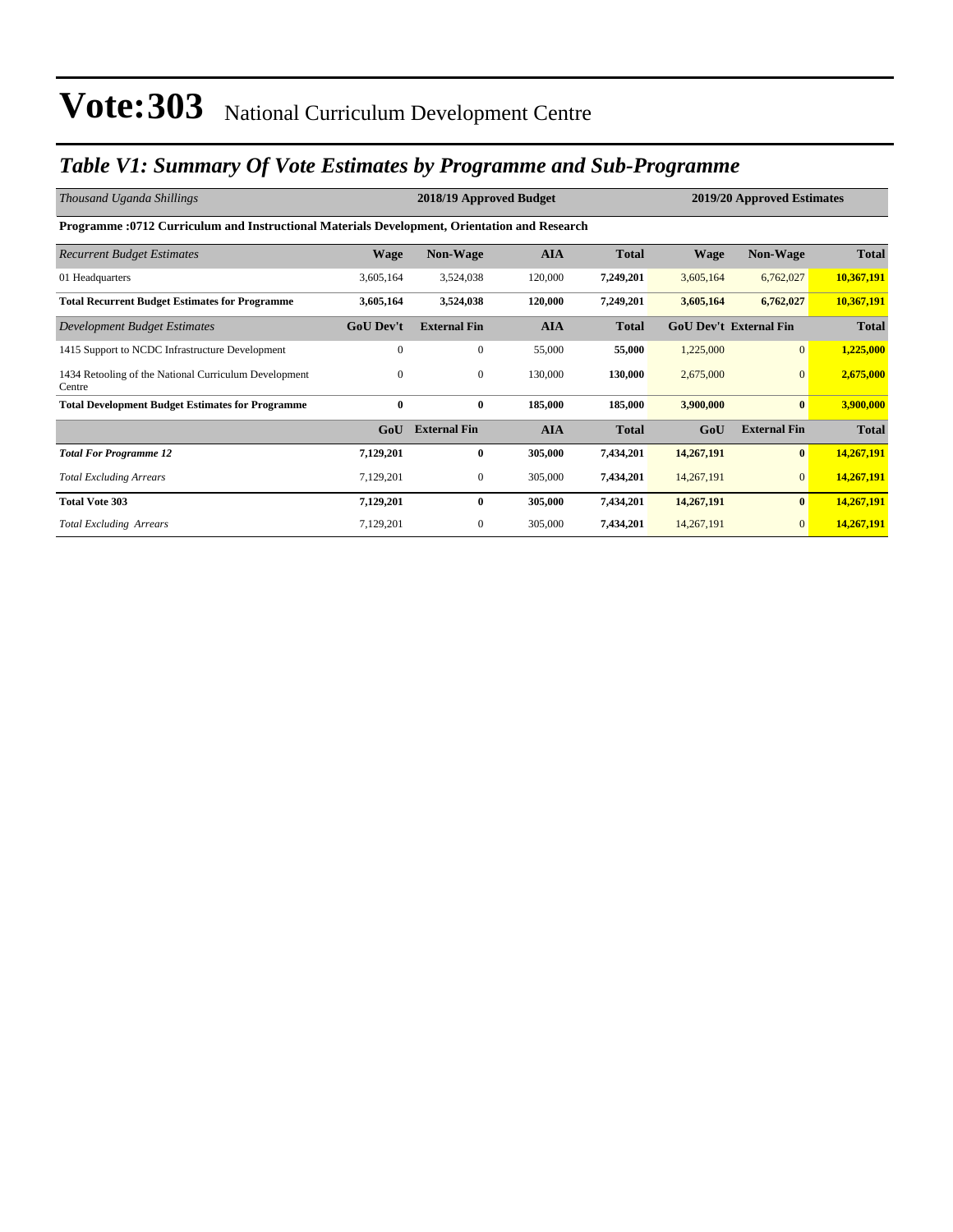#### *Table V2: Summary Vote Estimates by Item*

| Thousand Uganda Shillings                                 |           | 2018/19 Approved Budget |            | 2019/20Approved Estimates |            |                     |                         |
|-----------------------------------------------------------|-----------|-------------------------|------------|---------------------------|------------|---------------------|-------------------------|
|                                                           | GoU       | <b>External Fin</b>     | <b>AIA</b> | <b>Total</b>              | GoU        | <b>External Fin</b> | <b>Total</b>            |
| <b>Employees, Goods and Services (Outputs Provided)</b>   | 7,129,201 | $\bf{0}$                | 120,000    | 7,249,201                 | 10,367,191 | $\bf{0}$            | 10,367,191              |
| 211101 General Staff Salaries                             | 3,605,164 | $\bf{0}$                | $\bf{0}$   | 3,605,164                 | 3,605,164  | $\bf{0}$            | 3,605,164               |
| 211103 Allowances (Inc. Casuals, Temporary)               | 563,664   | $\bf{0}$                | 20,000     | 583,664                   | 626,119    | $\bf{0}$            | 626,119                 |
| 212101 Social Security Contributions                      | 360,516   | $\bf{0}$                | $\bf{0}$   | 360,516                   | 360,516    | $\bf{0}$            | 360,516                 |
| 212201 Social Security Contributions                      | 0         | $\bf{0}$                | $\bf{0}$   | $\bf{0}$                  | 170,000    | $\bf{0}$            | 170,000                 |
| 213001 Medical expenses (To employees)                    | 120,000   | $\bf{0}$                | $\bf{0}$   | 120,000                   | 120,000    | $\bf{0}$            | 120,000                 |
| 213002 Incapacity, death benefits and funeral expenses    | 8,180     | $\bf{0}$                | $\bf{0}$   | 8,180                     | 10,000     | $\bf{0}$            | 10,000                  |
| 213004 Gratuity Expenses                                  | 46,680    | $\bf{0}$                | $\bf{0}$   | 46,680                    | 46,680     | $\bf{0}$            | 46,680                  |
| 221001 Advertising and Public Relations                   | 10,200    | $\bf{0}$                | $\bf{0}$   | 10,200                    | 8,500      | $\bf{0}$            | 8,500                   |
| 221002 Workshops and Seminars                             | 502,679   | $\bf{0}$                | 0          | 502,679                   | 1,698,344  | $\bf{0}$            | 1,698,344               |
| 221003 Staff Training                                     | 8,000     | $\bf{0}$                | $\bf{0}$   | 8,000                     | 5,000      | $\bf{0}$            | 5,000                   |
| 221004 Recruitment Expenses                               | 4,500     | $\bf{0}$                | $\bf{0}$   | 4,500                     | 4,000      | $\bf{0}$            | 4,000                   |
| 221005 Hire of Venue (chairs, projector, etc)             | 1,000     | $\bf{0}$                | $\bf{0}$   | 1,000                     | $\bf{0}$   | $\bf{0}$            | $\overline{\mathbf{0}}$ |
| 221007 Books, Periodicals & Newspapers                    | 6,600     | $\bf{0}$                | 0          | 6,600                     | 6,600      | $\bf{0}$            | 6,600                   |
| 221009 Welfare and Entertainment                          | 353,075   | $\bf{0}$                | 0          | 353,075                   | 339,995    | $\bf{0}$            | 339,995                 |
| 221010 Special Meals and Drinks                           | 3,000     | $\bf{0}$                | $\bf{0}$   | 3,000                     | 3,000      | $\bf{0}$            | 3,000                   |
| 221011 Printing, Stationery, Photocopying and Binding     | 441,477   | $\bf{0}$                | 100,000    | 541,477                   | 2,477,565  | $\bf{0}$            | 2,477,565               |
| 221012 Small Office Equipment                             | 11,290    | $\bf{0}$                | $\bf{0}$   | 11,290                    | 613        | $\bf{0}$            | 613                     |
| 221016 IFMS Recurrent costs                               | 4,000     | $\bf{0}$                | 0          | 4,000                     | 1,000      | $\bf{0}$            | 1,000                   |
| 221017 Subscriptions                                      | 2,000     | $\bf{0}$                | $\bf{0}$   | 2,000                     | 3,000      | $\bf{0}$            | 3,000                   |
| 222001 Telecommunications                                 | 13,164    | $\bf{0}$                | $\bf{0}$   | 13,164                    | 8,128      | $\bf{0}$            | 8,128                   |
| 222002 Postage and Courier                                | 800       | $\bf{0}$                | $\bf{0}$   | 800                       | 500        | $\bf{0}$            | 500                     |
| 222003 Information and communications technology<br>(ICT) | 64,000    | $\bf{0}$                | $\bf{0}$   | 64,000                    | 53,300     | $\bf{0}$            | 53,300                  |
| 223002 Rates                                              | 2,400     | $\bf{0}$                | $\bf{0}$   | 2,400                     | 2,400      | $\bf{0}$            | 2,400                   |
| 223004 Guard and Security services                        | 25,000    | $\bf{0}$                | 0          | 25,000                    | 20,640     | $\bf{0}$            | 20,640                  |
| 223005 Electricity                                        | 48,000    | $\bf{0}$                | $\bf{0}$   | 48,000                    | 45,800     | $\bf{0}$            | 45,800                  |
| 223006 Water                                              | 12,000    | $\bf{0}$                | $\bf{0}$   | 12,000                    | 3,000      | $\bf{0}$            | 3,000                   |
| 224004 Cleaning and Sanitation                            | 120,000   | $\bf{0}$                | $\bf{0}$   | 120,000                   | 112,257    | $\bf{0}$            | 112,257                 |
| 225001 Consultancy Services- Short term                   | 320,518   | 0                       | $\bf{0}$   | 320,518                   | 30,000     | $\pmb{0}$           | 30,000                  |
| 226001 Insurances                                         | 20,000    | $\bf{0}$                | $\bf{0}$   | 20,000                    | 12,000     | $\bf{0}$            | 12,000                  |
| 227001 Travel inland                                      | 175,807   | $\bf{0}$                | $\bf{0}$   | 175,807                   | 153,450    | $\bf{0}$            | 153,450                 |
| 227002 Travel abroad                                      | 20,000    | $\bf{0}$                | $\bf{0}$   | 20,000                    | 50,000     | $\bf{0}$            | 50,000                  |
| 227003 Carriage, Haulage, Freight and transport hire      | 800       | $\bf{0}$                | $\bf{0}$   | 800                       | <b>100</b> | $\bf{0}$            | <b>100</b>              |
| 227004 Fuel, Lubricants and Oils                          | 87,259    | $\bf{0}$                | $\bf{0}$   | 87,259                    | 80,461     | $\bf{0}$            | 80,461                  |
| 228001 Maintenance - Civil                                | 57,027    | $\bf{0}$                | 0          | 57,027                    | 50,000     | $\bf{0}$            | 50,000                  |
| 228002 Maintenance - Vehicles                             | 68,400    | $\bf{0}$                | $\bf{0}$   | 68,400                    | 50,000     | $\bf{0}$            | 50,000                  |
| 228003 Maintenance – Machinery, Equipment &<br>Furniture  | 12,000    | $\bf{0}$                | $\bf{0}$   | 12,000                    | 15,000     | $\bf{0}$            | 15,000                  |
| 282102 Fines and Penalties/ Court wards                   | 30,000    | $\pmb{0}$               | $\bf{0}$   | 30,000                    | 194,060    | $\bf{0}$            | 194,060                 |
| <b>Investment</b> (Capital Purchases)                     | 0         | $\pmb{0}$               | 185,000    | 185,000                   | 3,900,000  | $\bf{0}$            | 3,900,000               |
| 281502 Feasibility Studies for Capital Works              | 0         | $\bf{0}$                | 55,000     | 55,000                    | $\pmb{0}$  | $\bf{0}$            | $\bf{0}$                |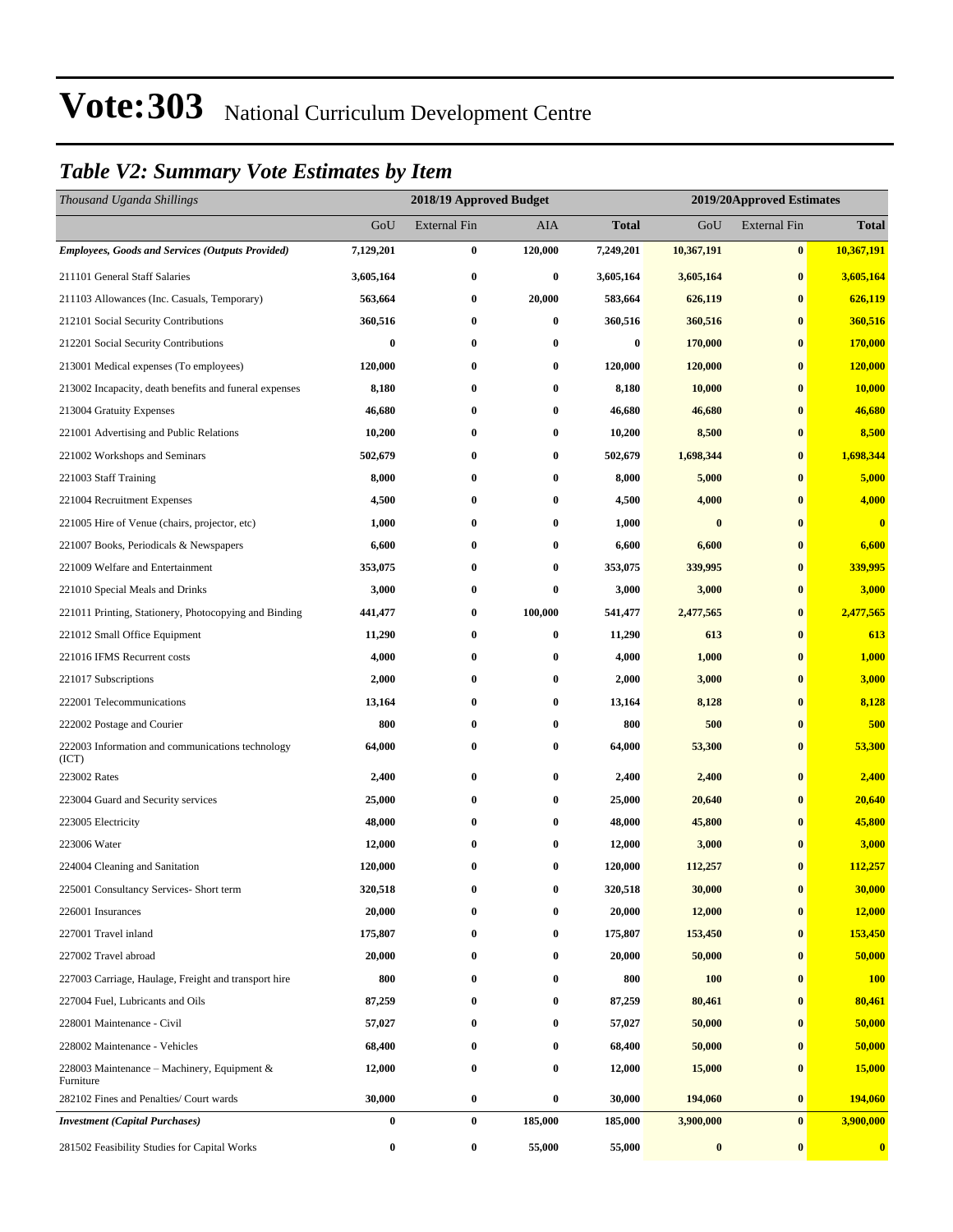| 281503 Engineering and Design Studies & Plans for<br>capital works | $\bf{0}$  | $\mathbf{0}$ | $\mathbf{0}$ | $\bf{0}$  | 300,000      | $\mathbf{0}$ | 300,000      |
|--------------------------------------------------------------------|-----------|--------------|--------------|-----------|--------------|--------------|--------------|
| 281504 Monitoring, Supervision & Appraisal of capital<br>works     | $\bf{0}$  | $\bf{0}$     | $\bf{0}$     | $\bf{0}$  | 50,000       | $\bf{0}$     | 50,000       |
| 312101 Non-Residential Buildings                                   | $\bf{0}$  | $\mathbf{0}$ | $\mathbf{0}$ | $\bf{0}$  | 925,000      | $\bf{0}$     | 925,000      |
| 312201 Transport Equipment                                         | $\bf{0}$  | $\bf{0}$     | $\mathbf{0}$ | $\bf{0}$  | 950,000      | $\mathbf{0}$ | 950,000      |
| 312202 Machinery and Equipment                                     | $\bf{0}$  | $\bf{0}$     | 80,000       | 80,000    | 1,500,000    | $\bf{0}$     | 1,500,000    |
| 312203 Furniture & Fixtures                                        | $\bf{0}$  | $\bf{0}$     | 50,000       | 50,000    | $\mathbf{0}$ | $\mathbf{0}$ | $\mathbf{0}$ |
| 312211 Office Equipment                                            | $\bf{0}$  | $\bf{0}$     | $\bf{0}$     | $\bf{0}$  | 25,000       | $\bf{0}$     | 25,000       |
| 312213 ICT Equipment                                               | $\bf{0}$  | $\bf{0}$     | $\mathbf{0}$ | $\bf{0}$  | 150,000      | $\bf{0}$     | 150,000      |
| <b>Grand Total Vote 303</b>                                        | 7,129,201 | $\bf{0}$     | 305,000      | 7,434,201 | 14,267,191   | $\bf{0}$     | 14,267,191   |
| <b>Total Excluding Arrears</b>                                     | 7,129,201 | $\mathbf{0}$ | 305,000      | 7,434,201 | 14,267,191   | $\mathbf{0}$ | 14,267,191   |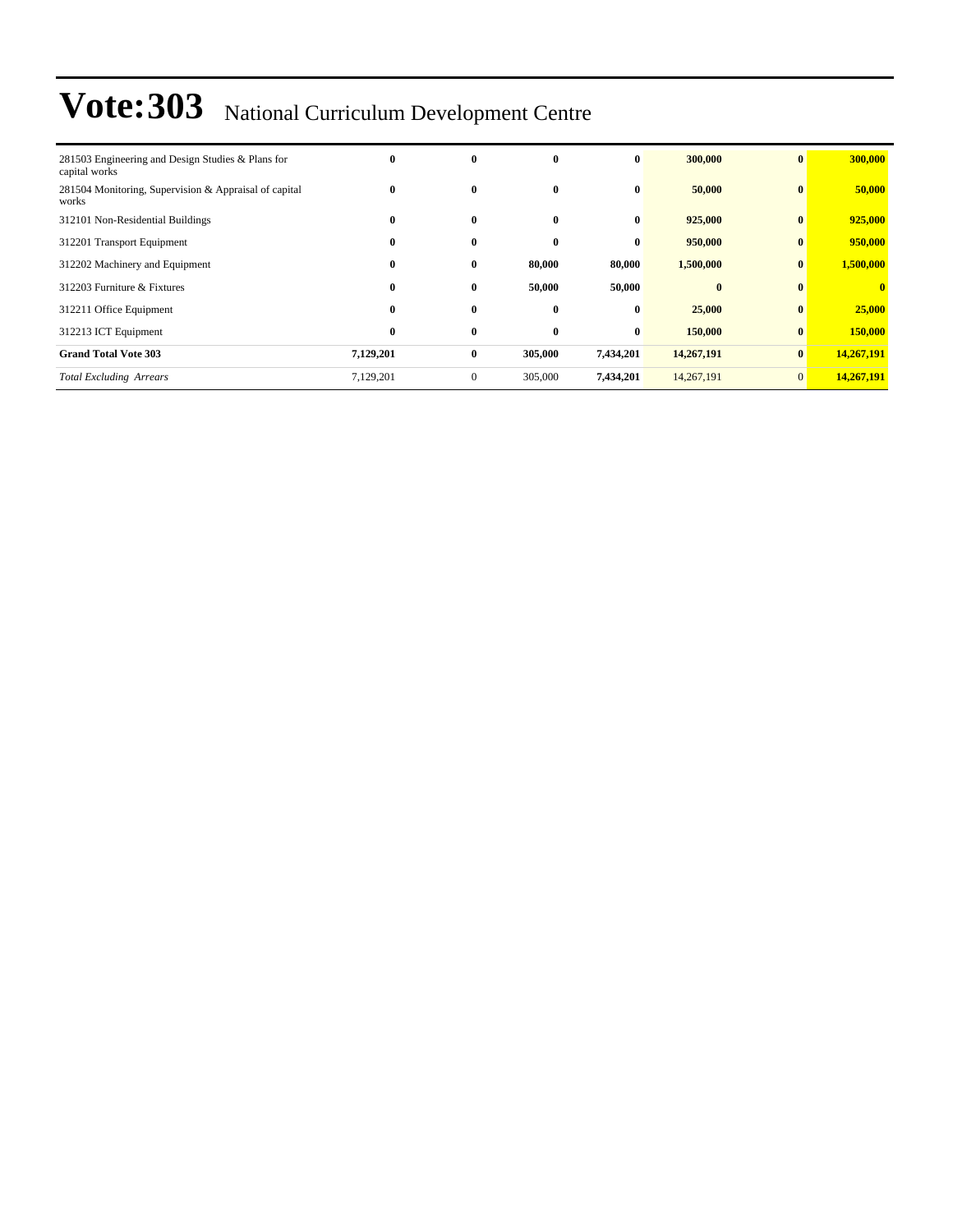#### *Table V3: Detailed Estimates by Programme, Sub Programme, Output and Item*

*Programme :0712 Curriculum and Instructional Materials Development, Orientation and Research*

*Recurrent Budget Estimates*

| <b>SubProgramme 01 Headquarters</b>                        |                       |                         |                  |              |                            |                  |              |  |
|------------------------------------------------------------|-----------------------|-------------------------|------------------|--------------|----------------------------|------------------|--------------|--|
| Thousand Uganda Shillings                                  |                       | 2018/19 Approved Budget |                  |              | 2019/20 Approved Estimates |                  |              |  |
| <b>Outputs Provided</b>                                    | Wage                  | Non Wage                | AIA              | <b>Total</b> | Wage                       | Non Wage         | <b>Total</b> |  |
| Output 071201 Pre-Primary and Primary Curriculum           |                       |                         |                  |              |                            |                  |              |  |
| 211103 Allowances (Inc. Casuals, Temporary)                | $\mathbf{0}$          | 129,923                 | $\mathbf{0}$     | 129,923      | $\mathbf{0}$               | 80,357           | 80,357       |  |
| 221002 Workshops and Seminars                              | $\theta$              | 116,603                 | $\boldsymbol{0}$ | 116,603      | $\mathbf{0}$               | 158,875          | 158,875      |  |
| 221009 Welfare and Entertainment                           | $\theta$              | 64,745                  | $\boldsymbol{0}$ | 64,745       | $\mathbf{0}$               | 54,060           | 54,060       |  |
| 221011 Printing, Stationery, Photocopying and Binding      | $\mathbf{0}$          | 318,014                 | $\boldsymbol{0}$ | 318,014      | $\mathbf{0}$               | 305,709          | 305,709      |  |
| 221012 Small Office Equipment                              | $\mathbf{0}$          | 5,000                   | $\boldsymbol{0}$ | 5,000        | $\mathbf{0}$               | $\mathbf{0}$     | $\bf{0}$     |  |
| 222001 Telecommunications                                  | $\mathbf{0}$          | 1,400                   | $\mathbf{0}$     | 1,400        | $\mathbf{0}$               | 1,374            | 1,374        |  |
| 227001 Travel inland                                       | $\mathbf{0}$          | 19,590                  | $\boldsymbol{0}$ | 19,590       | $\mathbf{0}$               | 7,230            | 7,230        |  |
| 227004 Fuel, Lubricants and Oils                           | $\mathbf{0}$          | 12,225                  | $\boldsymbol{0}$ | 12,225       | $\mathbf{0}$               | 6,976            | 6,976        |  |
| 228002 Maintenance - Vehicles                              | $\mathbf{0}$          | 6,400                   | $\boldsymbol{0}$ | 6,400        | $\mathbf{0}$               | 6,000            | 6,000        |  |
| <b>Total Cost of Output 01</b>                             | 0                     | 673,900                 | 0                | 673,900      | $\boldsymbol{\theta}$      | 620,580          | 620,580      |  |
| <b>Output 071202 Secondary Education Curriculum</b>        |                       |                         |                  |              |                            |                  |              |  |
| 211103 Allowances (Inc. Casuals, Temporary)                | $\mathbf{0}$          | 210,381                 | $\boldsymbol{0}$ | 210,381      | $\mathbf{0}$               | 258,587          | 258,587      |  |
| 221002 Workshops and Seminars                              | $\mathbf{0}$          | 323,076                 | $\boldsymbol{0}$ | 323,076      | $\mathbf{0}$               | 1,258,916        | 1,258,916    |  |
| 221009 Welfare and Entertainment                           | $\mathbf{0}$          | 167,695                 | $\boldsymbol{0}$ | 167,695      | $\mathbf{0}$               | 171,210          | 171,210      |  |
| 221011 Printing, Stationery, Photocopying and Binding      | $\mathbf{0}$          | 16,126                  | $\boldsymbol{0}$ | 16,126       | $\mathbf{0}$               | 2,072,924        | 2,072,924    |  |
| 222001 Telecommunications                                  | $\mathbf{0}$          | 3,920                   | $\boldsymbol{0}$ | 3,920        | $\mathbf{0}$               | 1,347            | 1,347        |  |
| 225001 Consultancy Services- Short term                    | $\mathbf{0}$          | 290,018                 | $\boldsymbol{0}$ | 290,018      | $\mathbf{0}$               | $\boldsymbol{0}$ | $\bf{0}$     |  |
| 227001 Travel inland                                       | $\boldsymbol{0}$      | 107,007                 | $\boldsymbol{0}$ | 107,007      | $\mathbf{0}$               | 120,000          | 120,000      |  |
| 227004 Fuel, Lubricants and Oils                           | $\mathbf{0}$          | 5,934                   | $\boldsymbol{0}$ | 5,934        | $\mathbf{0}$               | 14,000           | 14,000       |  |
| 228002 Maintenance - Vehicles                              | $\mathbf{0}$          | $\mathbf{0}$            | $\mathbf{0}$     | 0            | $\mathbf{0}$               | 16,000           | 16,000       |  |
| <b>Total Cost of Output 02</b>                             | 0                     | 1,124,158               | 0                | 1,124,158    | $\boldsymbol{\theta}$      | 3,912,984        | 3,912,984    |  |
| <b>Output 071203 Production of Instructional Materials</b> |                       |                         |                  |              |                            |                  |              |  |
| 211103 Allowances (Inc. Casuals, Temporary)                | $\mathbf{0}$          | 2,000                   | $\boldsymbol{0}$ | 2,000        | $\mathbf{0}$               | 13,500           | 13,500       |  |
| 221002 Workshops and Seminars                              | $\mathbf{0}$          | $\mathbf{0}$            | $\boldsymbol{0}$ | $\bf{0}$     | $\mathbf{0}$               | 13,746           | 13,746       |  |
| 221009 Welfare and Entertainment                           | $\mathbf{0}$          | 1,600                   | $\boldsymbol{0}$ | 1,600        | $\mathbf{0}$               | 9,850            | 9,850        |  |
| 221011 Printing, Stationery, Photocopying and Binding      | $\mathbf{0}$          | 200                     | $\mathbf{0}$     | 200          | $\overline{0}$             | 900              | 900          |  |
| 222001 Telecommunications                                  | $\mathbf{0}$          | 200                     | $\boldsymbol{0}$ | 200          | $\mathbf{0}$               | 300              | 300          |  |
| 222003 Information and communications technology (ICT)     | $\boldsymbol{0}$      | 40,000                  | $\boldsymbol{0}$ | 40,000       | $\mathbf{0}$               | $\mathbf{0}$     | $\bf{0}$     |  |
| 227001 Travel inland                                       | $\mathbf{0}$          | $\boldsymbol{0}$        | $\boldsymbol{0}$ | $\bf{0}$     | $\mathbf{0}$               | 1,500            | 1,500        |  |
| <b>Total Cost of Output 03</b>                             | $\boldsymbol{\theta}$ | 44,000                  | 0                | 44,000       | $\boldsymbol{\theta}$      | 39,796           | 39,796       |  |
| Output 071204 BTVET Curriculum                             |                       |                         |                  |              |                            |                  |              |  |
| 211103 Allowances (Inc. Casuals, Temporary)                | $\boldsymbol{0}$      | 62,480                  | $\boldsymbol{0}$ | 62,480       | $\mathbf{0}$               | 16,100           | 16,100       |  |
| 221002 Workshops and Seminars                              | $\boldsymbol{0}$      | 25,000                  | $\boldsymbol{0}$ | 25,000       | $\mathbf{0}$               | 164,307          | 164,307      |  |
| 221009 Welfare and Entertainment                           | $\boldsymbol{0}$      | 71,135                  | $\boldsymbol{0}$ | 71,135       | $\mathbf{0}$               | 49,875           | 49,875       |  |
| 221011 Printing, Stationery, Photocopying and Binding      | $\boldsymbol{0}$      | 73,638                  | $\boldsymbol{0}$ | 73,638       | $\mathbf{0}$               | 17,608           | 17,608       |  |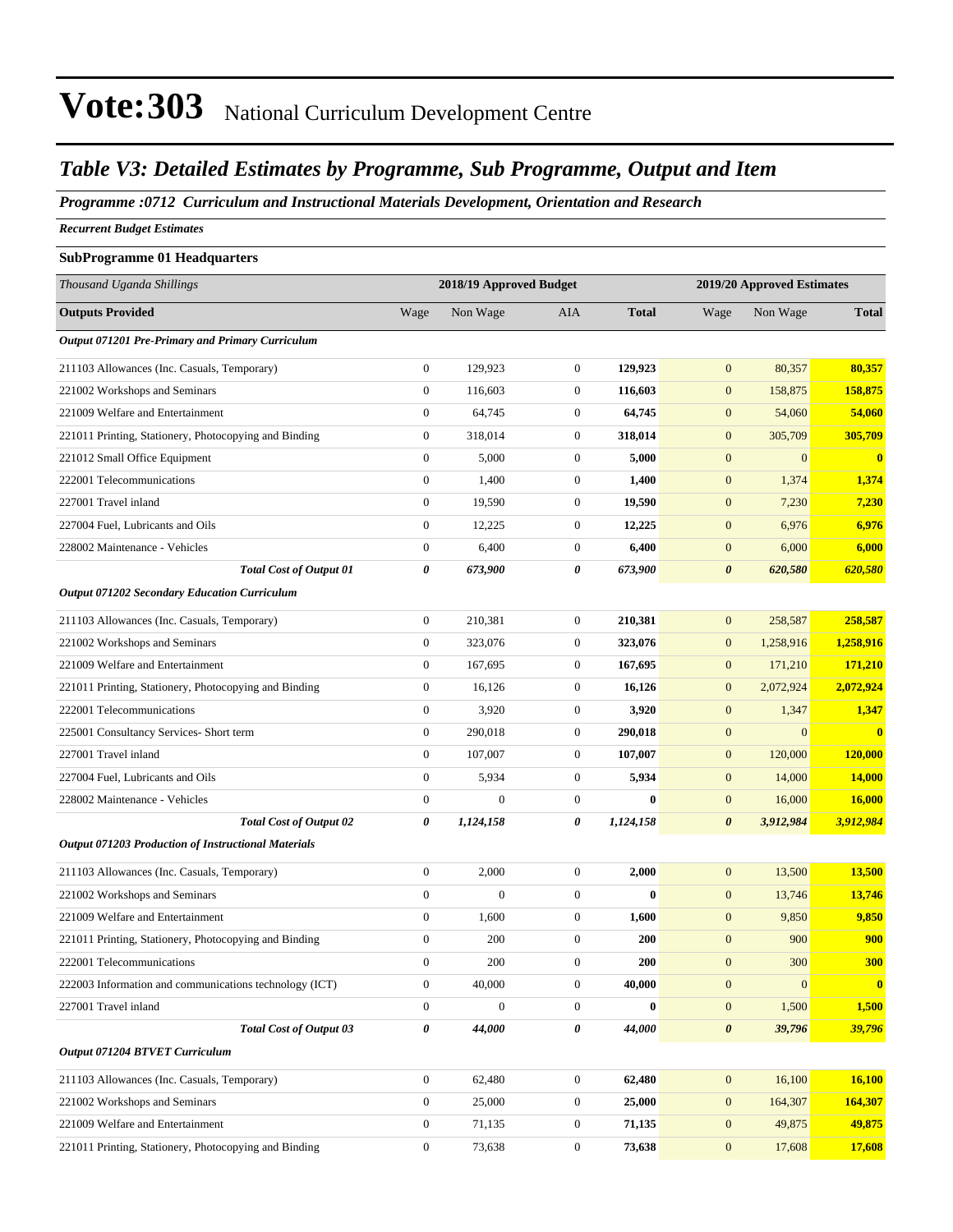| 221012 Small Office Equipment                                    | $\mathbf{0}$     | 200          | $\mathbf{0}$     | 200       | $\mathbf{0}$          | 113          | 113           |
|------------------------------------------------------------------|------------------|--------------|------------------|-----------|-----------------------|--------------|---------------|
| 222001 Telecommunications                                        | $\overline{0}$   | 2,650        | $\mathbf{0}$     | 2,650     | $\mathbf{0}$          | 2,107        | 2,107         |
| 225001 Consultancy Services- Short term                          | $\mathbf{0}$     | 500          | $\boldsymbol{0}$ | 500       | $\mathbf{0}$          | $\mathbf{0}$ | $\bf{0}$      |
| 227001 Travel inland                                             | $\boldsymbol{0}$ | 15,340       | $\boldsymbol{0}$ | 15.340    | $\mathbf{0}$          | 9,720        | 9,720         |
| 227004 Fuel, Lubricants and Oils                                 | $\boldsymbol{0}$ | 7,600        | $\boldsymbol{0}$ | 7,600     | $\mathbf{0}$          | 4,885        | 4,885         |
| 228002 Maintenance - Vehicles                                    | $\mathbf{0}$     | 4,000        | $\boldsymbol{0}$ | 4,000     | $\boldsymbol{0}$      | 6,000        | 6,000         |
| <b>Total Cost of Output 04</b>                                   | 0                | 262,543      | 0                | 262,543   | $\boldsymbol{\theta}$ | 270,715      | 270,715       |
| Output 071205 Research, Evaluation, Consultancy and Publications |                  |              |                  |           |                       |              |               |
| 211103 Allowances (Inc. Casuals, Temporary)                      | $\boldsymbol{0}$ | 8,880        | $\boldsymbol{0}$ | 8,880     | $\boldsymbol{0}$      | 7,575        | 7,575         |
| 221002 Workshops and Seminars                                    | $\boldsymbol{0}$ | 8,000        | $\boldsymbol{0}$ | 8,000     | $\mathbf{0}$          | 12,500       | 12,500        |
| 221005 Hire of Venue (chairs, projector, etc)                    | $\boldsymbol{0}$ | 1,000        | $\boldsymbol{0}$ | 1,000     | $\mathbf{0}$          | $\mathbf{0}$ | $\bf{0}$      |
| 221007 Books, Periodicals & Newspapers                           | $\mathbf{0}$     | 3,600        | $\mathbf{0}$     | 3,600     | $\boldsymbol{0}$      | 3,600        | 3,600         |
| 221009 Welfare and Entertainment                                 | $\mathbf{0}$     | 7,900        | $\mathbf{0}$     | 7,900     | $\mathbf{0}$          | $\mathbf{0}$ | $\bf{0}$      |
| 221011 Printing, Stationery, Photocopying and Binding            | $\boldsymbol{0}$ | 8,500        | $\boldsymbol{0}$ | 8,500     | $\boldsymbol{0}$      | 6,425        | 6,425         |
| 221012 Small Office Equipment                                    | $\boldsymbol{0}$ | 2,590        | $\boldsymbol{0}$ | 2,590     | $\mathbf{0}$          | $\mathbf{0}$ | $\mathbf{0}$  |
| 222001 Telecommunications                                        | $\boldsymbol{0}$ | 160          | $\boldsymbol{0}$ | 160       | $\mathbf{0}$          | $\mathbf{0}$ | $\bf{0}$      |
| 222003 Information and communications technology (ICT)           | $\boldsymbol{0}$ | 12,000       | $\mathbf{0}$     | 12,000    | $\boldsymbol{0}$      | 28,300       | 28,300        |
| 227001 Travel inland                                             | $\mathbf{0}$     | 15,870       | $\mathbf{0}$     | 15,870    | $\mathbf{0}$          | $\mathbf{0}$ | $\bf{0}$      |
| 227004 Fuel, Lubricants and Oils                                 | $\boldsymbol{0}$ | 1,500        | $\boldsymbol{0}$ | 1,500     | $\boldsymbol{0}$      | 4,600        | 4,600         |
| 228002 Maintenance - Vehicles                                    | $\boldsymbol{0}$ | $\mathbf{0}$ | $\boldsymbol{0}$ | $\bf{0}$  | $\mathbf{0}$          | 2,000        | 2,000         |
| <b>Total Cost of Output 05</b>                                   | 0                | 70,000       | 0                | 70,000    | $\boldsymbol{\theta}$ | 65,000       | 65,000        |
| Output 071206 Administration and Support Services                |                  |              |                  |           |                       |              |               |
| 211101 General Staff Salaries                                    | 3,605,164        | $\mathbf{0}$ | $\boldsymbol{0}$ | 3,605,164 | 3,605,164             | $\mathbf{0}$ | 3,605,164     |
| 211103 Allowances (Inc. Casuals, Temporary)                      | $\boldsymbol{0}$ | 150,000      | 20,000           | 170,000   | $\mathbf{0}$          | 250,000      | 250,000       |
| 212101 Social Security Contributions                             | $\boldsymbol{0}$ | 360,516      | $\mathbf{0}$     | 360,516   | $\mathbf{0}$          | 360,516      | 360,516       |
| 212201 Social Security Contributions                             | $\boldsymbol{0}$ | $\mathbf{0}$ | $\boldsymbol{0}$ | $\bf{0}$  | $\boldsymbol{0}$      | 170,000      | 170,000       |
| 213001 Medical expenses (To employees)                           | $\boldsymbol{0}$ | 120,000      | $\boldsymbol{0}$ | 120,000   | $\mathbf{0}$          | 120,000      | 120,000       |
| 213002 Incapacity, death benefits and funeral expenses           | $\boldsymbol{0}$ | 8,180        | $\boldsymbol{0}$ | 8,180     | $\boldsymbol{0}$      | 10,000       | 10,000        |
| 213004 Gratuity Expenses                                         | $\boldsymbol{0}$ | 46,680       | $\mathbf{0}$     | 46,680    | $\mathbf{0}$          | 46,680       | 46,680        |
| 221001 Advertising and Public Relations                          | $\boldsymbol{0}$ | 10,200       | $\mathbf{0}$     | 10,200    | $\mathbf{0}$          | 8,500        | 8,500         |
| 221002 Workshops and Seminars                                    | $\boldsymbol{0}$ | 30,000       | $\boldsymbol{0}$ | 30,000    | $\mathbf{0}$          | 90,000       | 90,000        |
| 221003 Staff Training                                            | $\boldsymbol{0}$ |              |                  |           |                       |              |               |
| 221004 Recruitment Expenses                                      |                  | 8,000        | $\boldsymbol{0}$ | 8,000     | $\boldsymbol{0}$      | 5,000        | 5,000         |
|                                                                  | $\boldsymbol{0}$ | 4,500        | $\boldsymbol{0}$ | 4,500     | $\boldsymbol{0}$      | 4,000        | 4,000         |
| 221007 Books, Periodicals & Newspapers                           | $\boldsymbol{0}$ | 3,000        | $\boldsymbol{0}$ | 3,000     | $\boldsymbol{0}$      | 3,000        | 3,000         |
| 221009 Welfare and Entertainment                                 | $\boldsymbol{0}$ | 40,000       | $\boldsymbol{0}$ | 40,000    | $\mathbf{0}$          | 55,000       | 55,000        |
| 221010 Special Meals and Drinks                                  | $\boldsymbol{0}$ | 3,000        | $\boldsymbol{0}$ | 3,000     | $\mathbf{0}$          | 3,000        | 3,000         |
| 221011 Printing, Stationery, Photocopying and Binding            | $\boldsymbol{0}$ | 25,000       | 100,000          | 125,000   | $\mathbf{0}$          | 74,000       | <b>74,000</b> |
| 221012 Small Office Equipment                                    | $\boldsymbol{0}$ | 3,500        | $\boldsymbol{0}$ | 3,500     | $\mathbf{0}$          | 500          | 500           |
| 221016 IFMS Recurrent costs                                      | $\boldsymbol{0}$ | 4,000        | $\boldsymbol{0}$ | 4,000     | $\boldsymbol{0}$      | 1,000        | <b>1,000</b>  |
| 221017 Subscriptions                                             | $\boldsymbol{0}$ | 2,000        | $\boldsymbol{0}$ | 2,000     | $\boldsymbol{0}$      | 3,000        | 3,000         |
| 222001 Telecommunications                                        | $\boldsymbol{0}$ | 4,834        | $\boldsymbol{0}$ | 4,834     | $\mathbf{0}$          | 3,000        | 3,000         |
| 222002 Postage and Courier                                       | $\boldsymbol{0}$ | 800          | $\boldsymbol{0}$ | 800       | $\boldsymbol{0}$      | 500          | <b>500</b>    |
| 222003 Information and communications technology (ICT)           | $\boldsymbol{0}$ | 12,000       | $\boldsymbol{0}$ | 12,000    | $\boldsymbol{0}$      | 25,000       | 25,000        |
| 223002 Rates                                                     | $\boldsymbol{0}$ | 2,400        | $\boldsymbol{0}$ | 2,400     | $\mathbf{0}$          | 2,400        | 2,400         |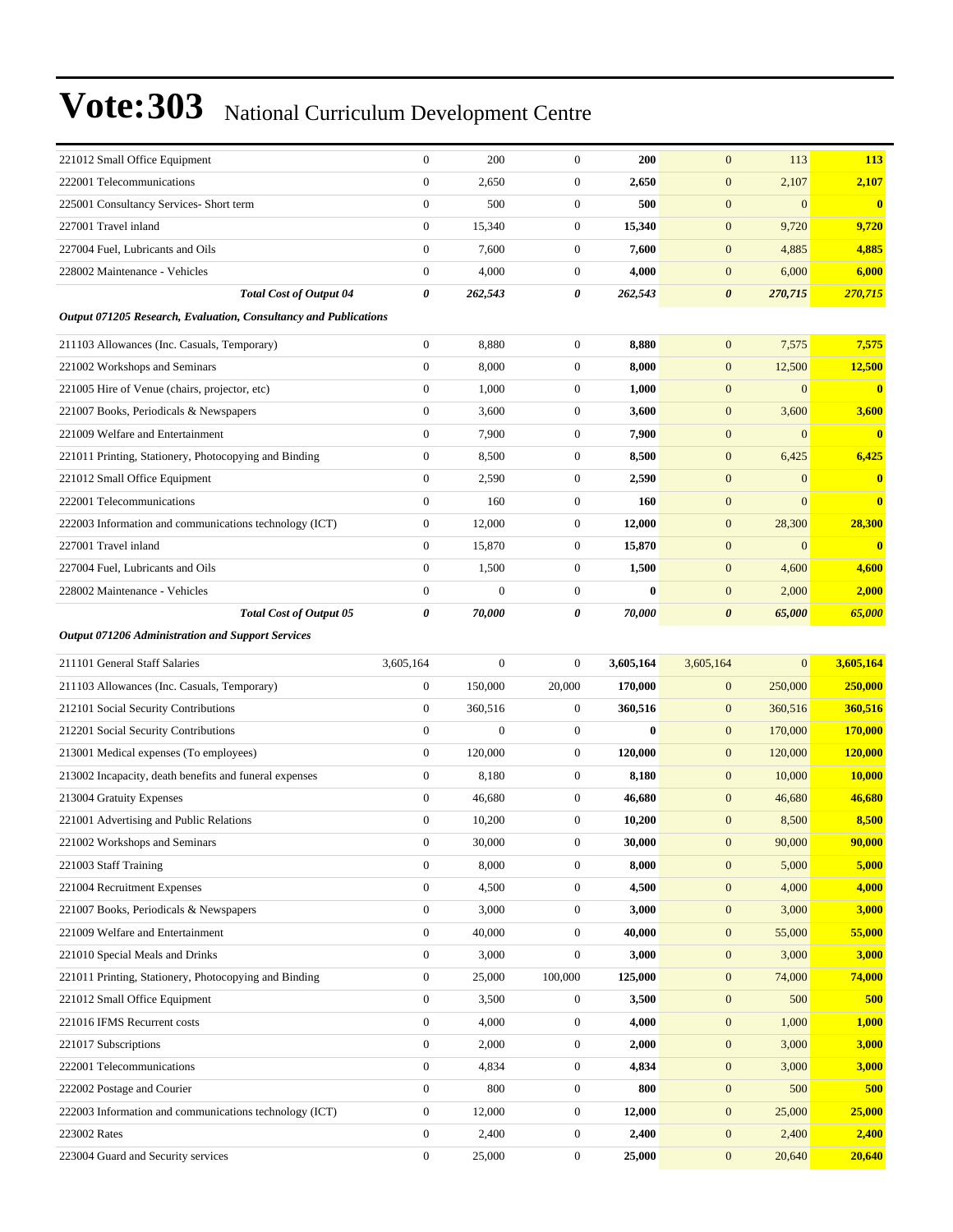| 223005 Electricity                                    | $\overline{0}$ | 48,000    | $\Omega$       | 48.000    | $\overline{0}$ | 45,800    | 45,800     |
|-------------------------------------------------------|----------------|-----------|----------------|-----------|----------------|-----------|------------|
| 223006 Water                                          | $\overline{0}$ | 12,000    | $\overline{0}$ | 12,000    | $\mathbf{0}$   | 3,000     | 3,000      |
| 224004 Cleaning and Sanitation                        | $\overline{0}$ | 120,000   | $\overline{0}$ | 120,000   | $\mathbf{0}$   | 112,257   | 112,257    |
| 225001 Consultancy Services- Short term               | $\overline{0}$ | 30,000    | $\overline{0}$ | 30,000    | $\mathbf{0}$   | 30,000    | 30,000     |
| 226001 Insurances                                     | $\Omega$       | 20,000    | $\overline{0}$ | 20,000    | $\mathbf{0}$   | 12,000    | 12,000     |
| 227001 Travel inland                                  | $\overline{0}$ | 18,000    | $\overline{0}$ | 18,000    | $\mathbf{0}$   | 15,000    | 15,000     |
| 227002 Travel abroad                                  | $\overline{0}$ | 20,000    | $\overline{0}$ | 20,000    | $\mathbf{0}$   | 50,000    | 50,000     |
| 227003 Carriage, Haulage, Freight and transport hire  | $\overline{0}$ | 800       | $\mathbf{0}$   | 800       | $\mathbf{0}$   | 100       | <b>100</b> |
| 227004 Fuel, Lubricants and Oils                      | $\overline{0}$ | 60,000    | $\overline{0}$ | 60,000    | $\mathbf{0}$   | 50,000    | 50,000     |
| 228001 Maintenance - Civil                            | $\overline{0}$ | 57,027    | $\mathbf{0}$   | 57,027    | $\mathbf{0}$   | 50,000    | 50,000     |
| 228002 Maintenance - Vehicles                         | $\overline{0}$ | 58,000    | $\overline{0}$ | 58,000    | $\mathbf{0}$   | 20,000    | 20,000     |
| 228003 Maintenance – Machinery, Equipment & Furniture | $\Omega$       | 12,000    | $\overline{0}$ | 12,000    | $\mathbf{0}$   | 15,000    | 15,000     |
| 282102 Fines and Penalties/ Court wards               | $\Omega$       | 30,000    | $\Omega$       | 30,000    | $\mathbf{0}$   | 194,060   | 194,060    |
| <b>Total Cost of Output 06</b>                        | 3,605,164      | 1,349,438 | 120,000        | 5,074,601 | 3,605,164      | 1,852,952 | 5,458,116  |
| <b>Total Cost Of Outputs Provided</b>                 | 3,605,164      | 3,524,038 | 120,000        | 7,249,201 | 3,605,164      | 6,762,027 | 10,367,191 |
| <b>Total Cost for SubProgramme 01</b>                 | 3,605,164      | 3,524,038 | 120,000        | 7,249,201 | 3,605,164      | 6,762,027 | 10,367,191 |
| <b>Total Excluding Arrears</b>                        | 3,605,164      | 3,524,038 | 120,000        | 7,249,201 | 3,605,164      | 6,762,027 | 10,367,191 |
| <b>Development Budget Estimates</b>                   |                |           |                |           |                |           |            |

#### **Project 1415 Support to NCDC Infrastructure Development**

| Thousand Uganda Shillings                                               |                               | 2018/19 Approved Budget |                         |              | 2019/20 Approved Estimates |                                               |                       |  |
|-------------------------------------------------------------------------|-------------------------------|-------------------------|-------------------------|--------------|----------------------------|-----------------------------------------------|-----------------------|--|
| <b>Capital Purchases</b>                                                | <b>GoU Dev't External Fin</b> |                         | <b>AIA</b>              | <b>Total</b> |                            | <b>GoU Dev't External Fin</b>                 | <b>Total</b>          |  |
| Output 071272 Government Buildings and Administrative Structures        |                               |                         |                         |              |                            |                                               |                       |  |
| 281503 Engineering and Design Studies & Plans for capital<br>works      | $\overline{0}$                | $\mathbf{0}$            | $\mathbf{0}$            | $\bf{0}$     | 300,000                    | $\overline{0}$                                | 300,000               |  |
| 312101 Non-Residential Buildings                                        | $\overline{0}$                | $\boldsymbol{0}$        | $\overline{0}$          | $\bf{0}$     | 925,000                    | $\mathbf{0}$                                  | 925,000               |  |
| Total Cost Of Output 071272                                             | $\pmb{\theta}$                | 0                       | 0                       | 0            | 1,225,000                  | $\boldsymbol{\theta}$                         | 1,225,000             |  |
| Output 071278 Purchase of Office and Residential Furniture and Fittings |                               |                         |                         |              |                            |                                               |                       |  |
| 281502 Feasibility Studies for Capital Works                            | $\mathbf{0}$                  | $\mathbf{0}$            | 55,000                  | 55,000       | $\overline{0}$             | $\overline{0}$                                | $\mathbf{0}$          |  |
| Total Cost Of Output 071278                                             | 0                             | 0                       | 55,000                  | 55,000       | $\boldsymbol{\theta}$      | $\boldsymbol{\theta}$                         | $\boldsymbol{\theta}$ |  |
| <b>Total Cost for Capital Purchases</b>                                 | $\mathbf{0}$                  | $\boldsymbol{0}$        | 55,000                  | 55,000       | 1,225,000                  | $\overline{0}$                                | 1,225,000             |  |
| <b>Total Cost for Project: 1415</b>                                     | $\Omega$                      | $\mathbf{0}$            | 55,000                  | 55,000       | 1,225,000                  | $\overline{0}$                                | 1,225,000             |  |
| <b>Total Excluding Arrears</b>                                          | $\overline{0}$                | $\mathbf{0}$            | 55,000                  | 55,000       | 1,225,000                  | $\overline{0}$                                | 1,225,000             |  |
| Project 1434 Retooling of the National Curriculum Development Centre    |                               |                         |                         |              |                            |                                               |                       |  |
| Thousand Uganda Shillings                                               |                               |                         | 2018/19 Approved Budget |              |                            | 2019/20 Approved Estimates                    |                       |  |
| <b>Capital Purchases</b>                                                | <b>GoU Dev't External Fin</b> |                         | <b>AIA</b>              | <b>Total</b> |                            | <b>GoU Dev't External Fin</b><br><b>Total</b> |                       |  |
| Output 071275 Purchase of Motor Vehicle and Other Transport Equipment   |                               |                         |                         |              |                            |                                               |                       |  |
| 312201 Transport Equipment                                              | $\overline{0}$                | $\mathbf{0}$            | $\mathbf{0}$            | $\bf{0}$     | 950,000                    | $\overline{0}$                                | 950,000               |  |
| <b>Total Cost Of Output 071275</b>                                      | 0                             | 0                       | 0                       | 0            | 950,000                    | $\theta$                                      | 950,000               |  |
| Output 071276 Purchase of Office and ICT Equipment, including Software  |                               |                         |                         |              |                            |                                               |                       |  |
| 312202 Machinery and Equipment                                          | $\overline{0}$                | $\boldsymbol{0}$        | 80,000                  | 80,000       | $\mathbf{0}$               | $\overline{0}$                                | $\mathbf{0}$          |  |
| 312203 Furniture & Fixtures                                             | $\overline{0}$                | $\boldsymbol{0}$        | 50,000                  | 50,000       | $\overline{0}$             | $\mathbf{0}$                                  | $\mathbf{0}$          |  |
| 312213 ICT Equipment                                                    | $\mathbf{0}$                  | $\boldsymbol{0}$        | $\mathbf{0}$            | $\bf{0}$     | 150,000                    | $\overline{0}$                                | 150,000               |  |
| Total Cost Of Output 071276                                             | 0                             | 0                       | 130,000                 | 130,000      | 150,000                    | $\boldsymbol{\theta}$                         | 150,000               |  |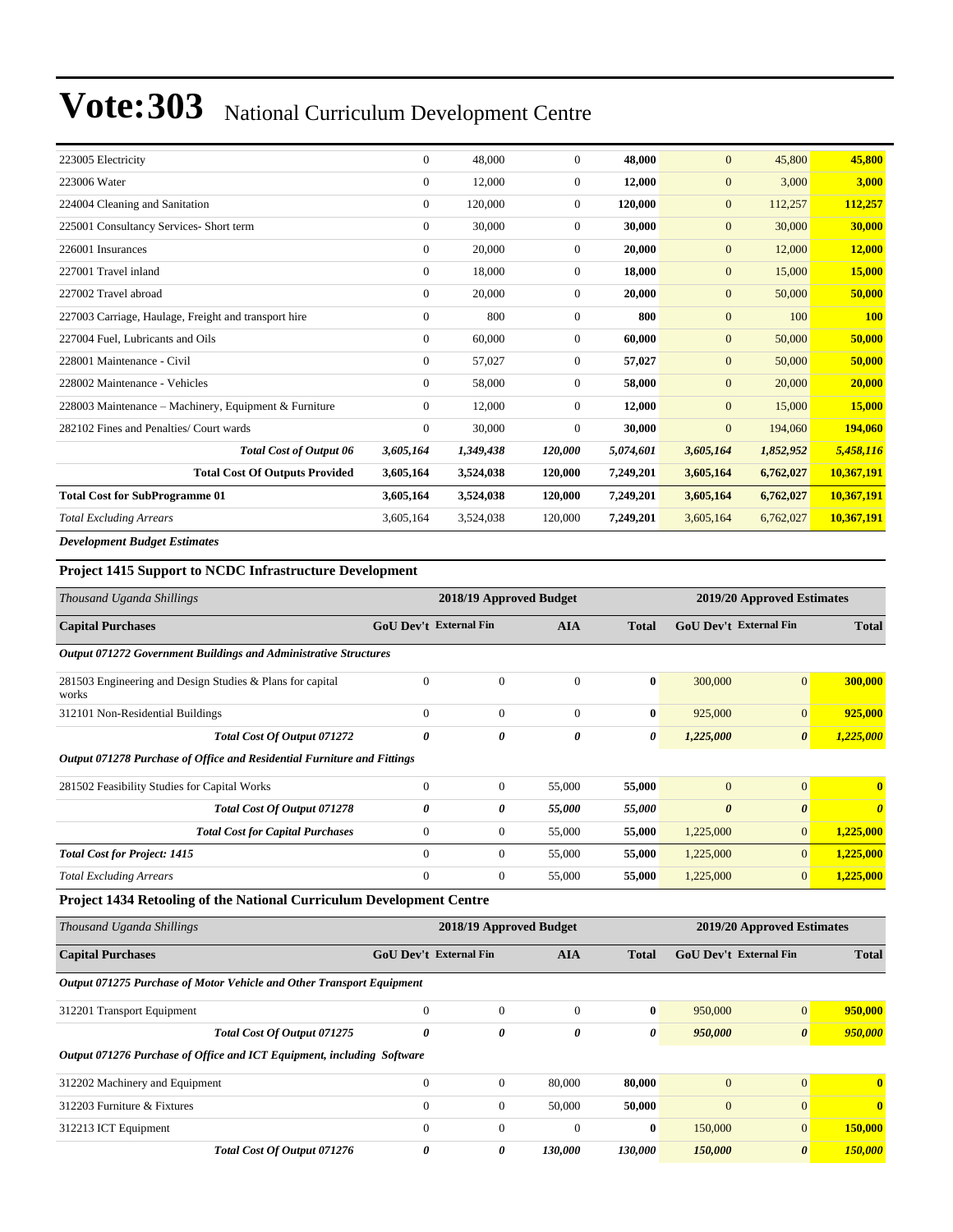| Output 071277 Purchase of Specialised Machinery and Equipment           |              |                     |                |              |            |                       |              |  |  |  |
|-------------------------------------------------------------------------|--------------|---------------------|----------------|--------------|------------|-----------------------|--------------|--|--|--|
| 281504 Monitoring, Supervision & Appraisal of capital works             | $\mathbf{0}$ | $\mathbf{0}$        | $\overline{0}$ | $\bf{0}$     | 50,000     | $\mathbf{0}$          | 50,000       |  |  |  |
| 312202 Machinery and Equipment                                          | $\theta$     | $\mathbf{0}$        | $\overline{0}$ | $\bf{0}$     | 1,500,000  | $\mathbf{0}$          | 1,500,000    |  |  |  |
| Total Cost Of Output 071277                                             | 0            | 0                   | 0              | 0            | 1,550,000  | $\boldsymbol{\theta}$ | 1,550,000    |  |  |  |
| Output 071278 Purchase of Office and Residential Furniture and Fittings |              |                     |                |              |            |                       |              |  |  |  |
| 312211 Office Equipment                                                 | $\mathbf{0}$ | $\mathbf{0}$        | $\overline{0}$ | $\bf{0}$     | 25,000     | $\mathbf{0}$          | 25,000       |  |  |  |
| Total Cost Of Output 071278                                             | $\theta$     | 0                   | 0              | 0            | 25,000     | $\boldsymbol{\theta}$ | 25,000       |  |  |  |
| <b>Total Cost for Capital Purchases</b>                                 | $\mathbf{0}$ | $\mathbf{0}$        | 130,000        | 130,000      | 2,675,000  | $\overline{0}$        | 2,675,000    |  |  |  |
| <b>Total Cost for Project: 1434</b>                                     | $\Omega$     | $\mathbf{0}$        | 130,000        | 130,000      | 2,675,000  | $\overline{0}$        | 2,675,000    |  |  |  |
| <b>Total Excluding Arrears</b>                                          | $\mathbf{0}$ | $\mathbf{0}$        | 130,000        | 130,000      | 2,675,000  | $\overline{0}$        | 2,675,000    |  |  |  |
|                                                                         | GoU          | <b>External Fin</b> | <b>AIA</b>     | <b>Total</b> | GoU        | <b>External Fin</b>   | <b>Total</b> |  |  |  |
| <b>Total Cost for Programme 12</b>                                      | 7,129,201    | $\bf{0}$            | 305,000        | 7,434,201    | 14,267,191 | $\bf{0}$              | 14,267,191   |  |  |  |
| <b>Total Excluding Arrears</b>                                          | 7,129,201    | $\mathbf{0}$        | 305,000        | 7,434,201    | 14,267,191 | $\overline{0}$        | 14,267,191   |  |  |  |
|                                                                         | GoU          | <b>External Fin</b> | <b>AIA</b>     | <b>Total</b> | GoU        | <b>External Fin.</b>  | <b>Total</b> |  |  |  |
| <b>Grand Total for Vote 303</b>                                         | 7,129,201    | $\bf{0}$            | 305,000        | 7,434,201    | 14,267,191 | $\bf{0}$              | 14,267,191   |  |  |  |
| <b>Total Excluding Arrears</b>                                          | 7,129,201    | $\mathbf{0}$        | 305,000        | 7,434,201    | 14,267,191 | $\overline{0}$        | 14,267,191   |  |  |  |